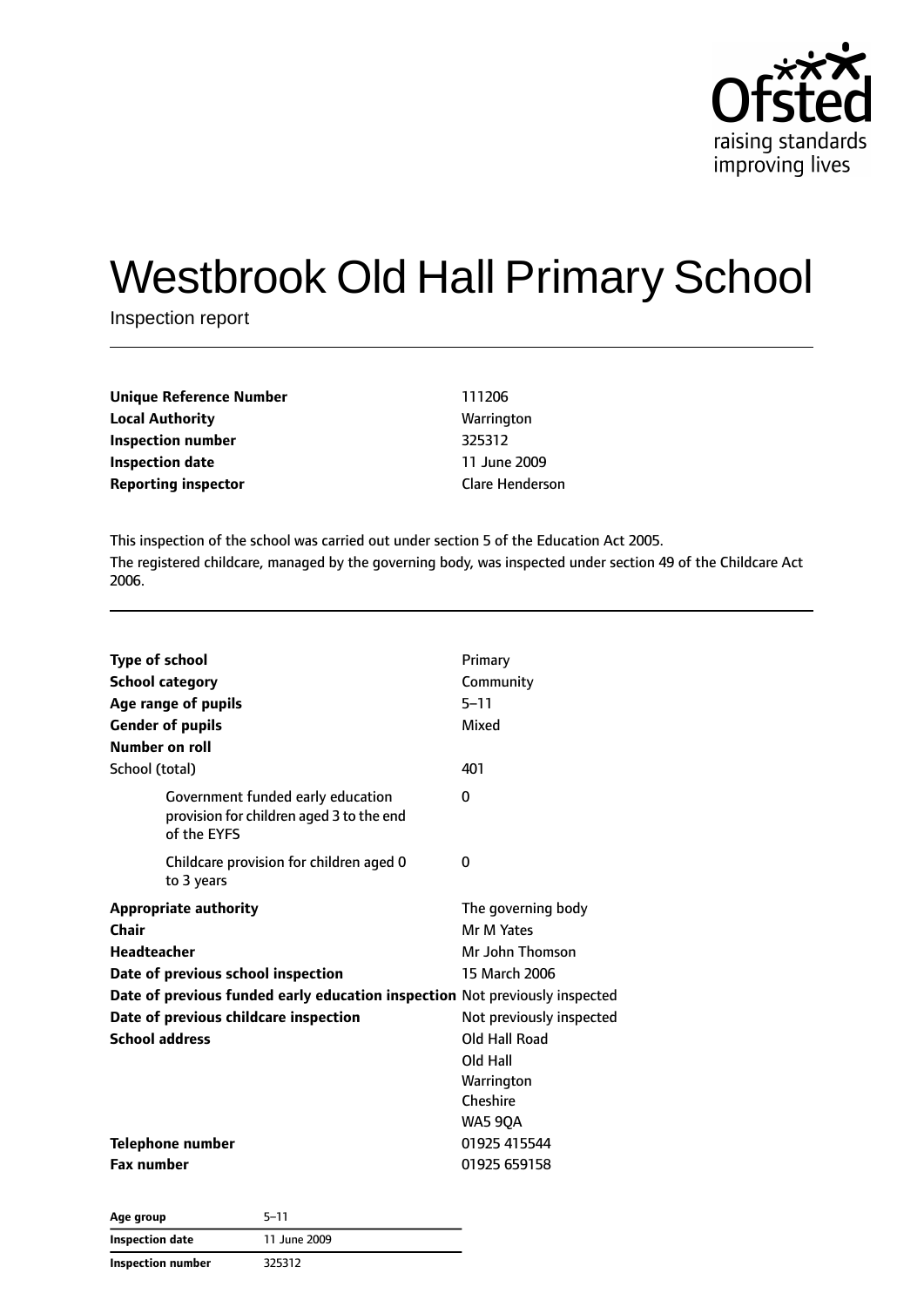.

#### Website: www.ofsted.gov.uk

This document may be reproduced in whole or in part for non-commercial educational purposes, provided that the information quoted is reproduced without adaptation and the source and date of publication are stated.

Further copies of this report are obtainable from the school. Under the Education Act 2005, the school must provide a copy of this report free of charge to certain categories of people. A charge not exceeding the full cost of reproduction may be made for any other copies supplied.

<sup>©</sup> Crown copyright 2009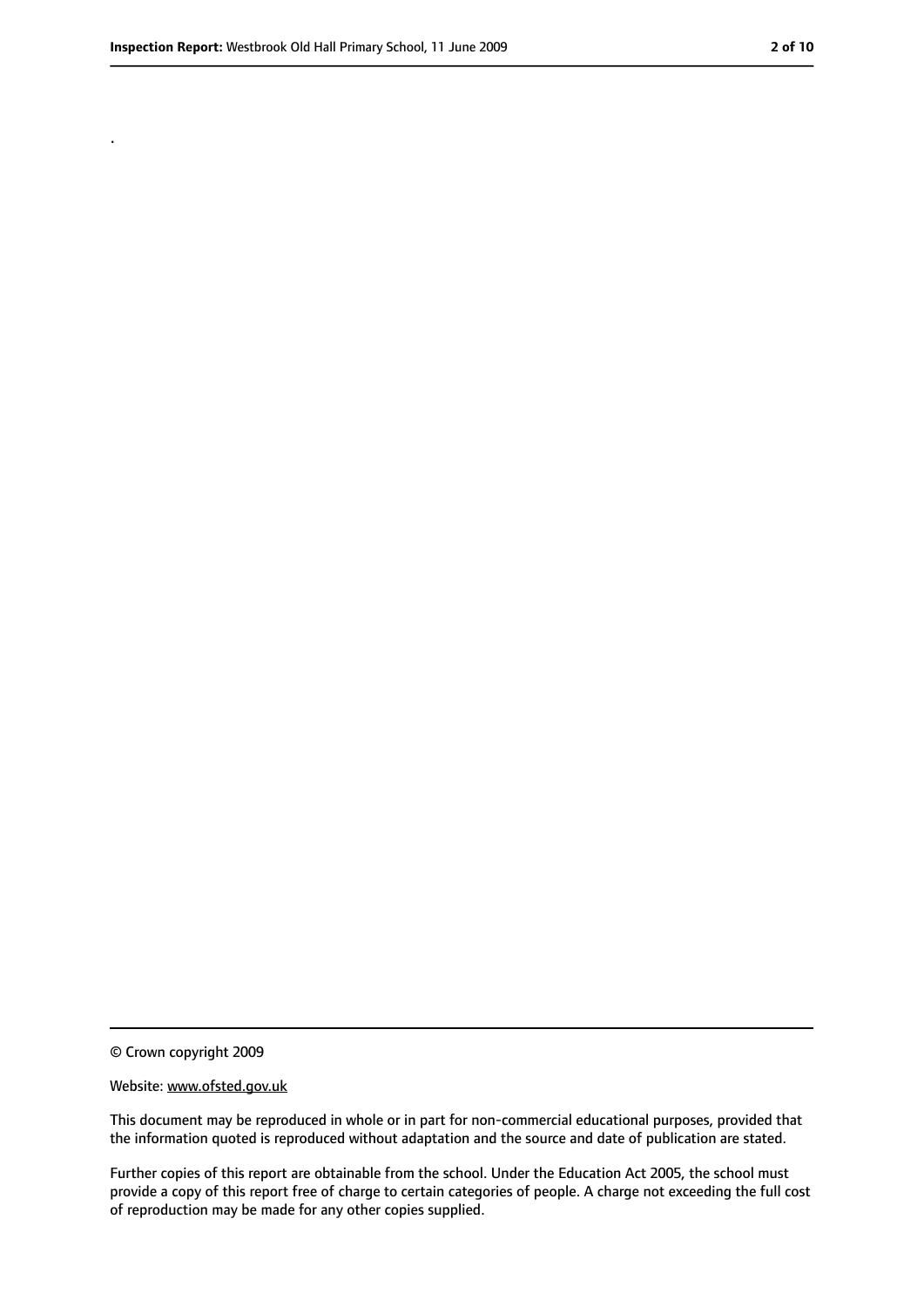# **Introduction**

The inspection was carried out by two additional inspectors.

The inspectors evaluated the overall effectiveness of the school and investigated the following issues: how well pupils are achieving in classes across the whole school in English, mathematics and science; the quality of the Early Years Foundation Stage; and the quality of leadership and management. Evidence was collected from the observation of lessons, the scrutiny of pupils' work, records of their progress, and examination of other documentation including 200 completed parents' questionnaires. Discussions were held with pupils, staff and representatives of the governing body. Other aspects of the school's work were not investigated in detail, but the inspectors found no evidence to suggest that the school's assessments, as given in its self-evaluation, were not justified, and these have been included where appropriate in the report.

# **Description of the school**

This larger than average sized school is situated in an area of relatively high social advantage. A below average proportion of pupils are eligible for free school meals. Almost all pupils are White British. None of the few pupils who belong to minority ethnic groups is at an early stage of learning to speak English. The proportion of pupils identified as having learning difficulties and/or disabilities is below average. The Early Years Foundation Stage consists of two Reception classes. The school has gained the Activemark Gold, the International Schools and Eco Bronze Awards. On site, there is a privately run pre-school Nursery and an after school-club which are subject to separate inspections.

#### **Key for inspection grades**

| Grade 1 | Outstanding  |
|---------|--------------|
| Grade 2 | Good         |
| Grade 3 | Satisfactory |
| Grade 4 | Inadequate   |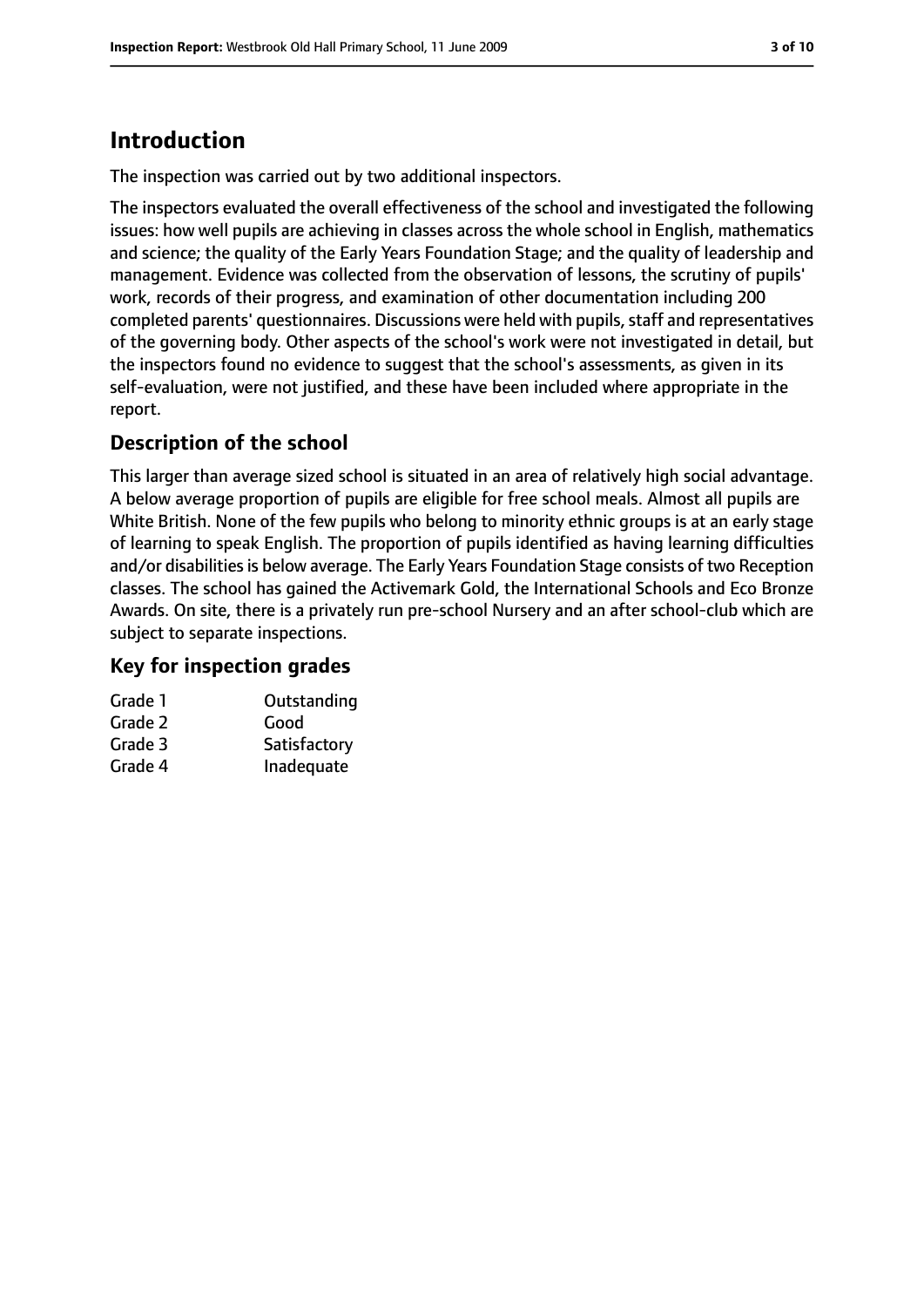# **Overall effectiveness of the school**

#### **Grade: 1**

This outstanding school truly lives out its motto, 'The best preparation for tomorrow is doing your best today'. The vast majority of parents agree with this judgement. Comments typical of them include: 'The well-being, happiness and education of our children are paramount – this is continually reflected and complemented in this school.' Underpinning this success is inspirational leadership by the headteacher, complemented by the deputy headteacher, and exceptional teamwork by all staff. Within this purposeful nurturing environment, all pupils flourish and make outstanding progress in their academic and personal development.

Achievement is outstanding. Children begin school with skills broadly expected at this age. They get off to a flying start in the Early Years Foundation Stage and consequently start Year 1 as independent, confident young learners, eager to enjoy all the school has to offer. From the very beginning of their time in school, staff involve pupils in a regular assessment and review of learning. Through this rigorous process, identified gaps in learning are swiftly addressed with programmes of work to meet individual needs. Because of the close attention to checking progress, all groups of pupils continue to make excellent strides in their learning in Years 1 and 2 and reach above average standards in reading, writing and mathematics. This excellent level of success continues as pupils move through to Year 6, where well above average standards in English, mathematics and science are attained. Inspection evidence shows that these standards are on course to be sustained.

The quality of teaching and learning is outstanding. Teachers deliver their lessons with the learning style of each pupil in mind. For instance, in a Year 6 English lesson, the teacher used reflections of a recent visit to the D-Day landing beaches in Normandy exceptionally well. The lesson stimulated pupils' imaginations, promoted their writing skills, increased their historical knowledge and brought the subject matter to life in a meaningful way. All pupils make rapid progress while thoroughly enjoying their learning in such lively and challenging lessons. Pupils are eager to say how much their lessons help them to be more confident in assessing their work and that of classmates. Their attitude to school is excellent because they feel valued and know that their contributions are respected and important to staff. Highly skilled teaching assistants enable pupils with learning difficulties and/or disabilities to make the same outstanding progress as their peers.

Pupils' personal development is outstanding. They have mature attitudes about what is right and wrong and display a high level of social awareness and responsibility. School and class councillors do much to represent the views of all pupils and are proud to share what they have done to develop healthy and safe lifestyles. Pupils really love school and this is reflected in their good attendance and impeccable behaviour. They develop into caring, mature young citizens, exceptionally well prepared for their future lives. Pupils' spiritual, moral, social and cultural development is outstanding. They make a significant contribution to the school and its local community: for instance, in playing in the school orchestra, choosing a child to receive the golden apple award for good attitudes or in raising funds for those less fortunate than themselves. They also show great interest in the wider world, for example in their work with a school in Soweto. Pupils have an excellent awareness of their role as global citizens, but they are given fewer chances to develop links with those parts of this country which differ from their own.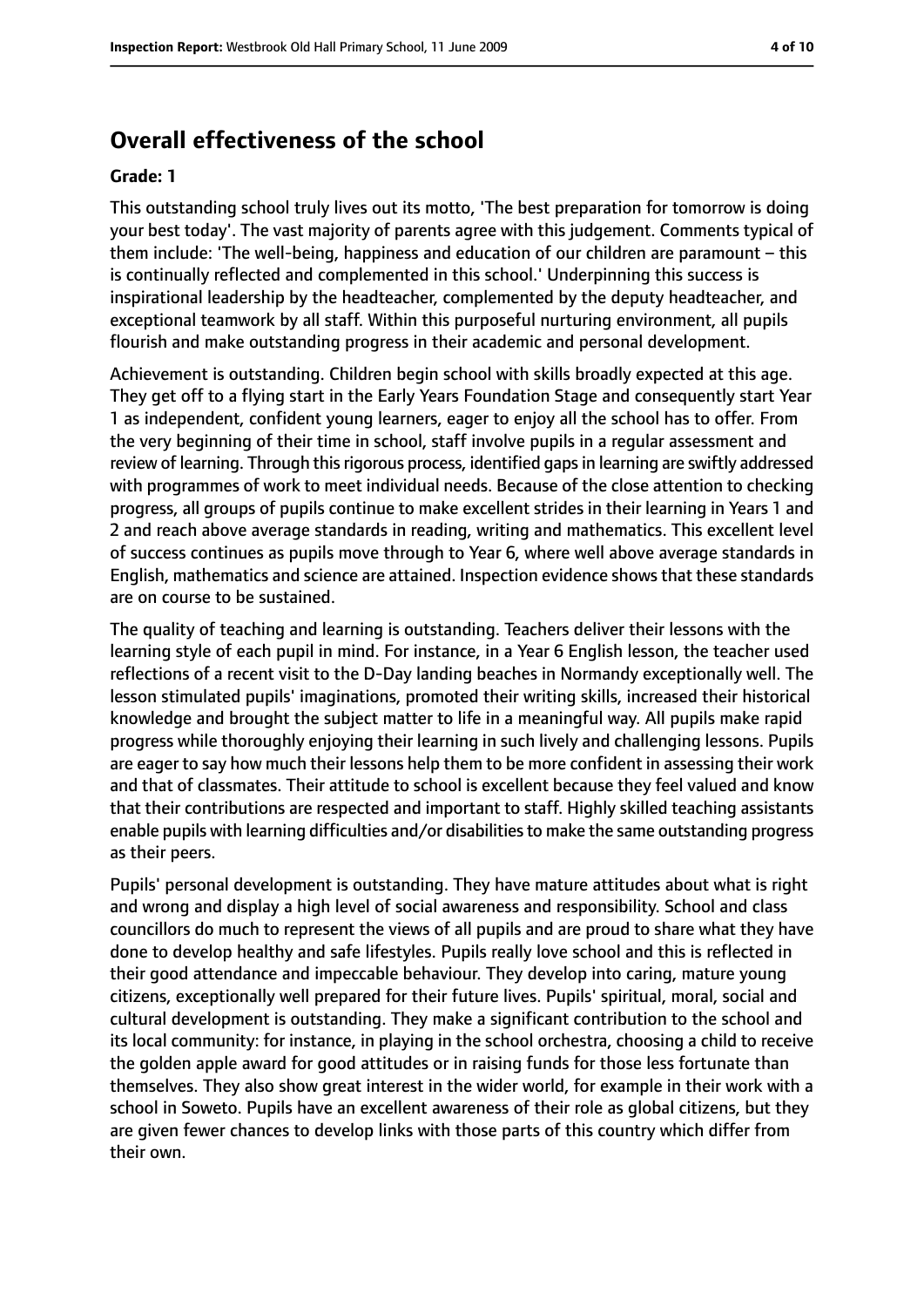The outstanding curriculum gives pupils breadth to their learning. For instance, specialist French, music, art and physical education teaching from exceptionally talented staff ensure pupils' achievement in the arts, sports and music are outstanding. Excellent use is made of information and communication technology (ICT) in each class. The virtual learning environment reinforces new learning by providing each child with their own personal laptop. These are used most effectively for personal research in all the subjects that pupils study, both in school and at home. Art and display work throughout the school is of an exceptionally high quality. Pupils benefit from a wide range of extra-curricular activities and annual residential trips. These do much to raise confidence and general well-being among pupils. Parents support this view, saying for example, 'My daughter's smile and enthusiasm for learning is not only a credit to her but to the school and environment it has created'.

Care, guidance and support are outstanding. Making sure that all pupils are nurtured in an excellent caring and supportive environment is central to the school's agenda. This is achieved through a programme of daily lessons, in all classes, which extend pupils' social and moral understanding exceptionally well. Safeguarding arrangements meet requirements and supervision is rigorous at all times. The quality of marking, which helps pupils to reach and surpass the very challenging targets set for them, is outstanding. Pupils comment on this and say they find teachers' advice extremely helpful in guiding them how to improve their work.

Leadership and management are outstanding. All staff have clear leadership roles and very effectively use their individual expertise and interestsfor the benefit of pupils' learning. Excellent partnerships with other schools and health services are used very effectively to enhance the provision for all pupils. Community cohesion is successfully promoted through local and international links. However, pupils' experiences of different socio-economic, religious and ethnic dimensions in the other towns and cities in Great Britain are less developed. Governance is excellent. The high expectations in the school are shared by the governing body who believe that only the very best is good enough for pupils at Westbrook Old Hall. The school has been successful not only in maintaining but extending its outstanding provision from the last inspection. It offers excellent value for money and its capacity for future improvement is outstanding.

## **Effectiveness of the Early Years Foundation Stage**

#### **Grade: 1**

As a result of exemplary leadership and outstanding provision, all children make rapid progress. Excellent links made with parents and pre-school nurseries ensure that all children quickly settle to a very happy start to their school life. The environment for learning is stimulating and lively, both indoors and outdoors. It encourages children to explore and find things out for themselves, and to think critically and imaginatively. For instance, children buried 'jewels' in the sand so that the 'pirates' amongst them could not find them! They love to discuss ideas and cooperate with each other. Many opportunities are provided for children to extend their personal ways of learning, and they practise their mathematical and writing skills in practical settings. For instance, they pursue symmetry through highly effective art and ICT activities. Children are content and thoroughly enjoy being in school. All welfare requirements are met. There is a good balance between the activities teachers lead and those that children chose for themselves. Planning is comprehensive and rigorous. Staff value children's views and excellent use is made of staff observations to feed into the 'Learning Journeys', which are meaningful celebrations of children's achievements over their time in Reception. Consequently, by the time children move into Year 1 most have achieved or exceeded the early learning goals set for them nationally.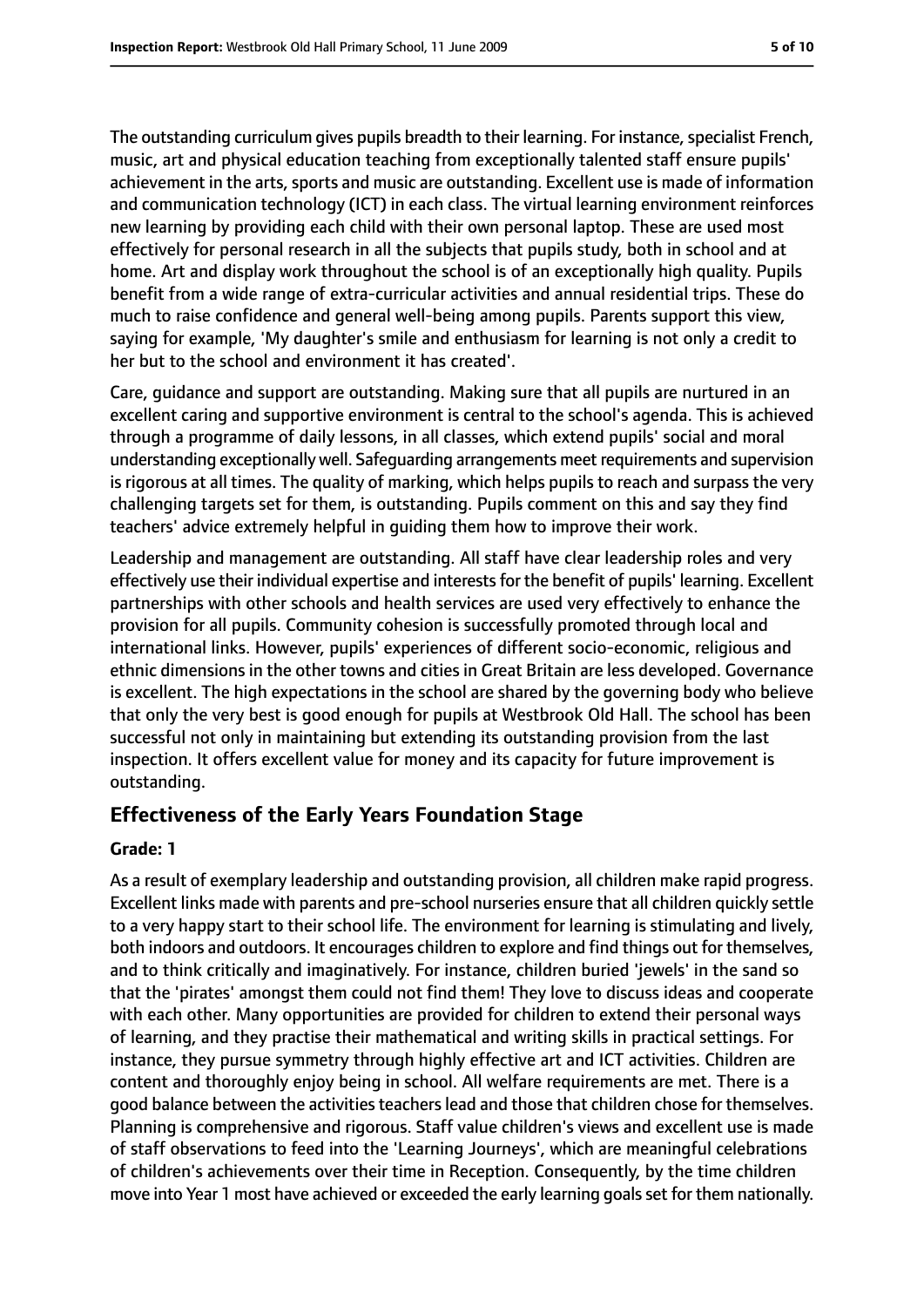# **What the school should do to improve further**

■ Develop pupils' experiences and knowledge of different socio-economic, religious and ethnic dimensions within different towns and cities in Great Britain.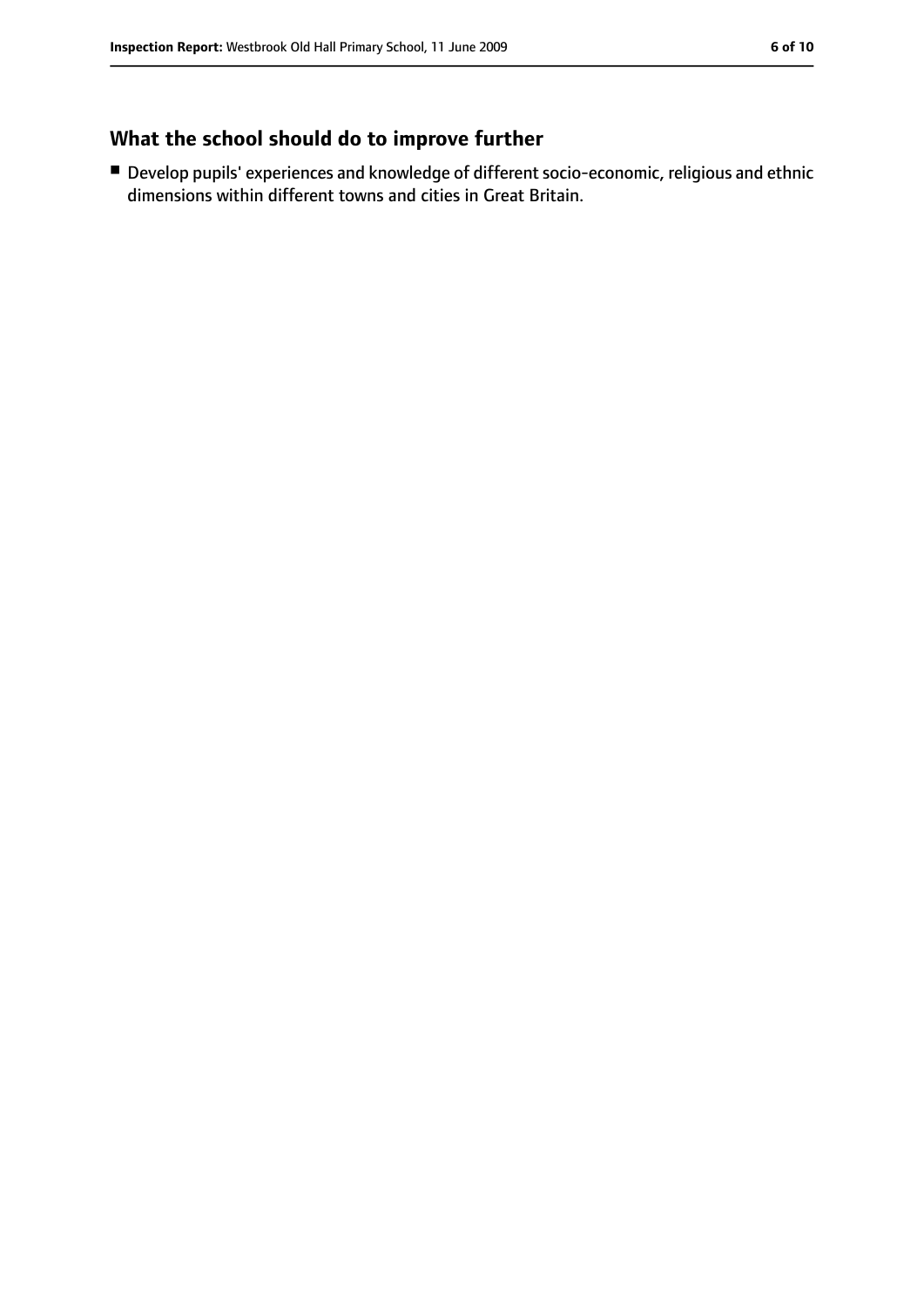**Any complaints about the inspection or the report should be made following the procedures set out in the guidance 'Complaints about school inspection', which is available from Ofsted's website: www.ofsted.gov.uk.**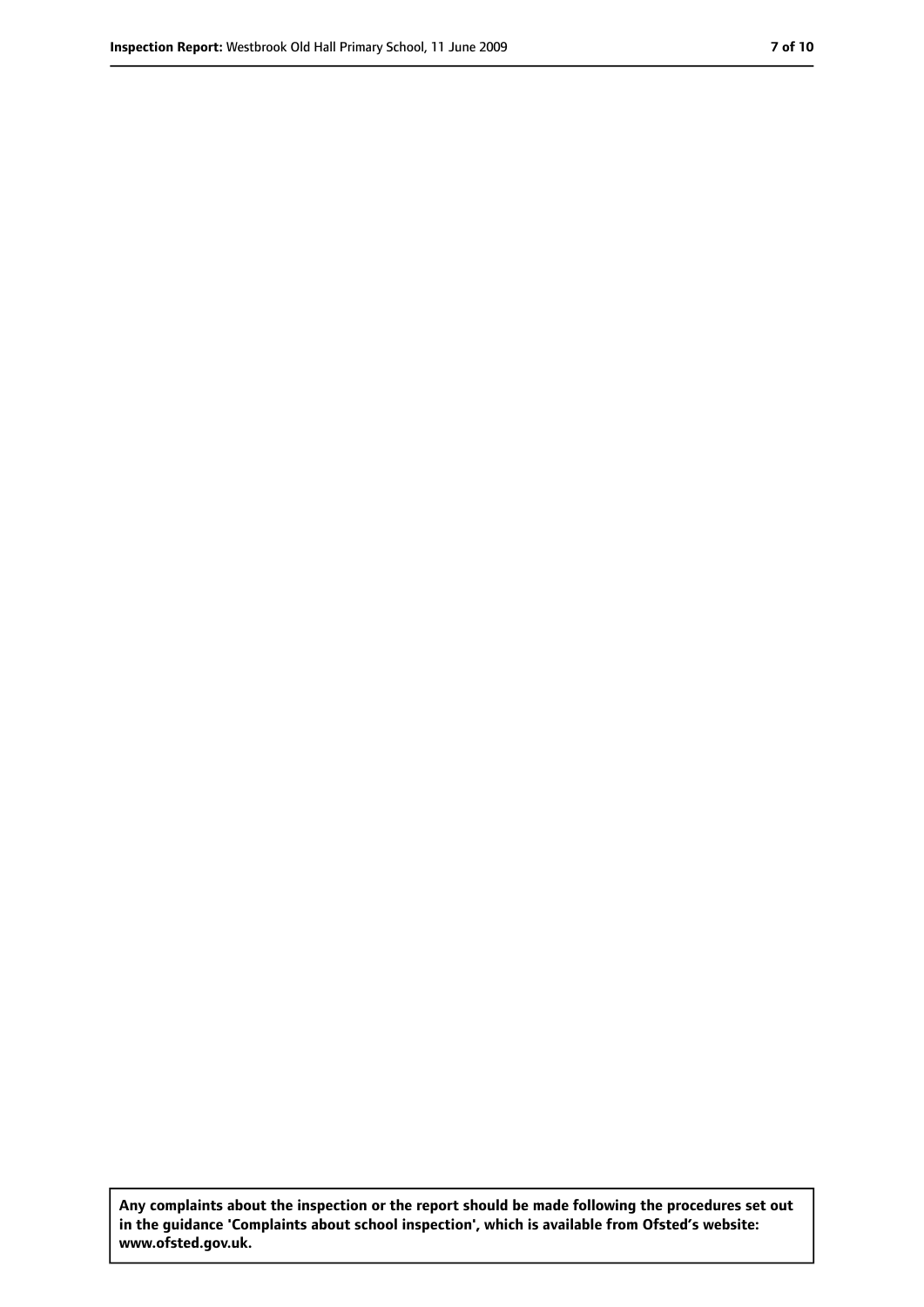# **Inspection judgements**

| Key to judgements: grade 1 is outstanding, grade 2 good, grade 3 satisfactory, and | School  |
|------------------------------------------------------------------------------------|---------|
| arade 4 inadequate                                                                 | Overall |

### **Overall effectiveness**

| How effective, efficient and inclusive is the provision of<br>education, integrated care and any extended services in meeting the<br>needs of learners? |     |
|---------------------------------------------------------------------------------------------------------------------------------------------------------|-----|
| Effective steps have been taken to promote improvement since the last<br>inspection                                                                     | Yes |
| How well does the school work in partnership with others to promote learners'<br>well being?                                                            |     |
| The capacity to make any necessary improvements                                                                                                         |     |

# **Effectiveness of the Early Years Foundation Stage**

| How effective is the provision in meeting the needs of children in the<br>l EYFS?            |  |
|----------------------------------------------------------------------------------------------|--|
| How well do children in the EYFS achieve?                                                    |  |
| How good are the overall personal development and well-being of the children<br>in the EYFS? |  |
| How effectively are children in the EYFS helped to learn and develop?                        |  |
| How effectively is the welfare of children in the EYFS promoted?                             |  |
| How effectively is provision in the EYFS led and managed?                                    |  |

## **Achievement and standards**

| How well do learners achieve?                                                               |  |
|---------------------------------------------------------------------------------------------|--|
| $\vert$ The standards <sup>1</sup> reached by learners                                      |  |
| $\mid$ How well learners make progress, taking account of any significant variations $\mid$ |  |
| between groups of learners                                                                  |  |
| How well learners with learning difficulties and/or disabilities make progress              |  |

### **Annex A**

<sup>&</sup>lt;sup>1</sup>Grade 1 - Exceptionally and consistently high; Grade 2 - Generally above average with none significantly below average; Grade 3 - Broadly average to below average; Grade 4 - Exceptionally low.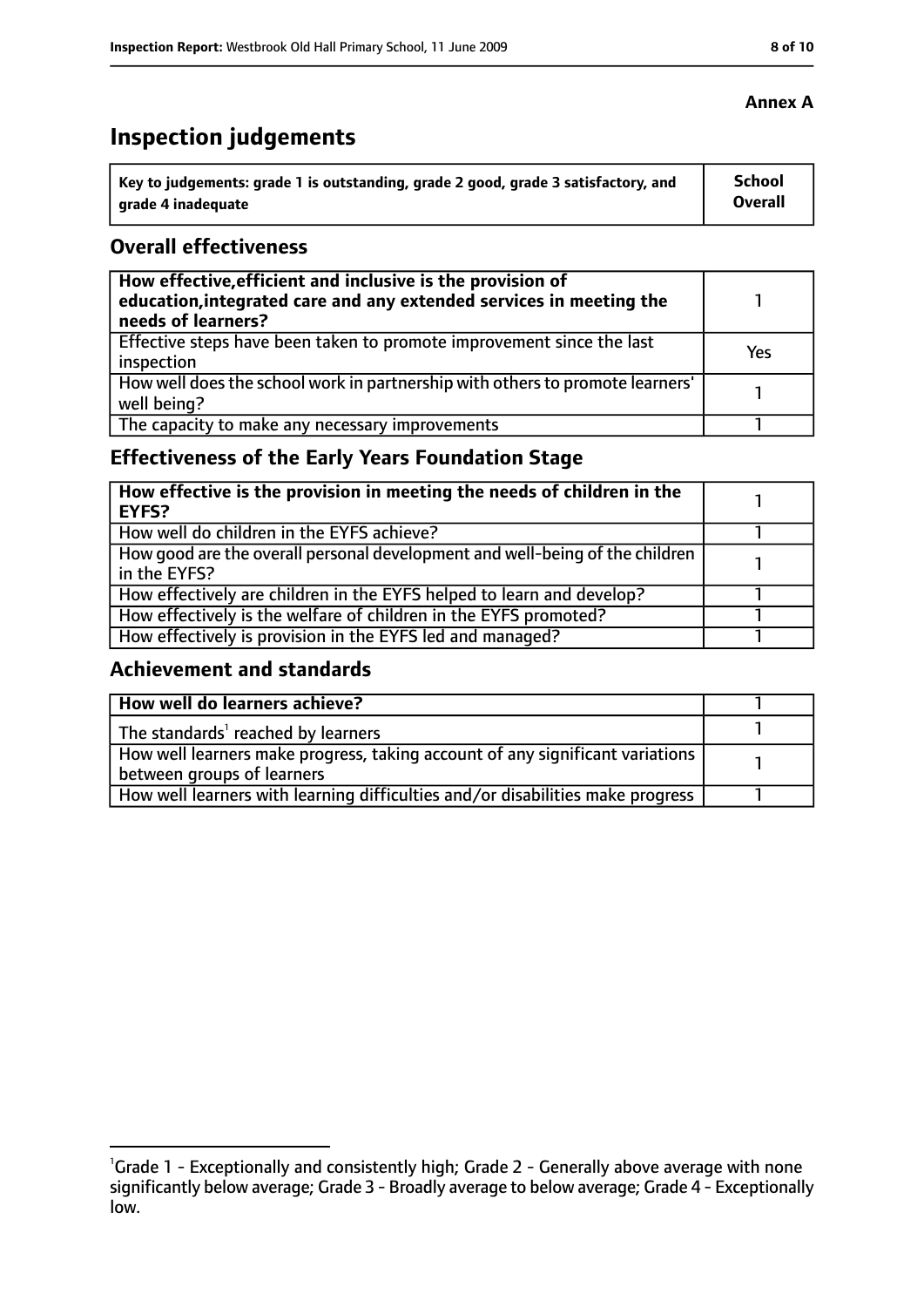# **Personal development and well-being**

| How good are the overall personal development and well-being of the<br>learners?                                 |  |
|------------------------------------------------------------------------------------------------------------------|--|
| The extent of learners' spiritual, moral, social and cultural development                                        |  |
| The extent to which learners adopt healthy lifestyles                                                            |  |
| The extent to which learners adopt safe practices                                                                |  |
| The extent to which learners enjoy their education                                                               |  |
| The attendance of learners                                                                                       |  |
| The behaviour of learners                                                                                        |  |
| The extent to which learners make a positive contribution to the community                                       |  |
| How well learners develop workplace and other skills that will contribute to<br>their future economic well-being |  |

# **The quality of provision**

| How effective are teaching and learning in meeting the full range of<br>learners' needs?              |  |
|-------------------------------------------------------------------------------------------------------|--|
| How well do the curriculum and other activities meet the range of needs and<br>interests of learners? |  |
| How well are learners cared for, quided and supported?                                                |  |

# **Leadership and management**

| How effective are leadership and management in raising achievement<br>and supporting all learners?                                              |     |
|-------------------------------------------------------------------------------------------------------------------------------------------------|-----|
| How effectively leaders and managers at all levels set clear direction leading<br>to improvement and promote high quality of care and education |     |
| How effectively leaders and managers use challenging targets to raise standards                                                                 |     |
| The effectiveness of the school's self-evaluation                                                                                               |     |
| How well equality of opportunity is promoted and discrimination eliminated                                                                      |     |
| How well does the school contribute to community cohesion?                                                                                      |     |
| How effectively and efficiently resources, including staff, are deployed to<br>achieve value for money                                          |     |
| The extent to which governors and other supervisory boards discharge their<br>responsibilities                                                  |     |
| Do procedures for safequarding learners meet current government<br>requirements?                                                                | Yes |
| Does this school require special measures?                                                                                                      | No  |
| Does this school require a notice to improve?                                                                                                   | No  |